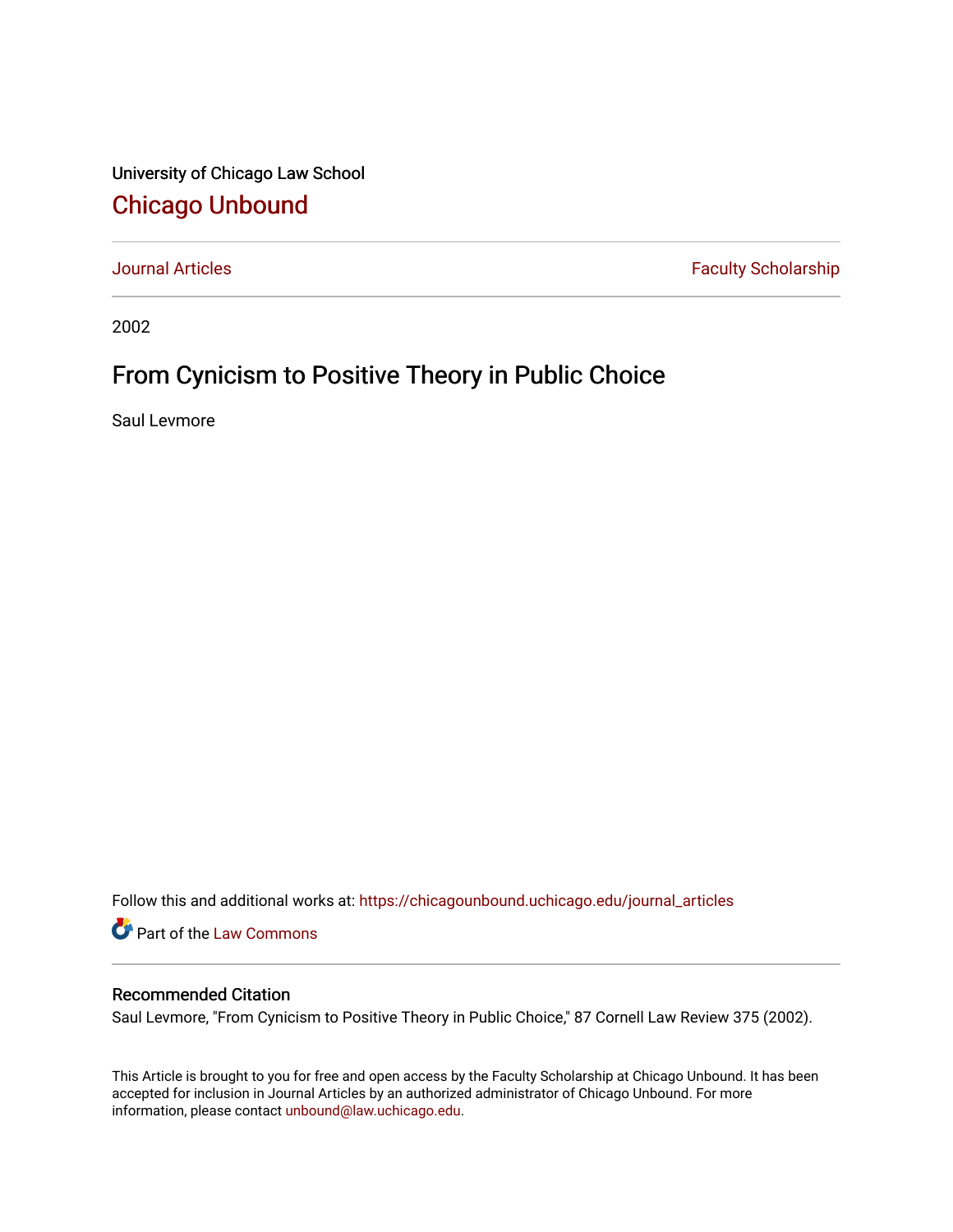# FROM **CYNICISM** TO POSITIVE THEORY **IN** PUBLIC **CHOICE**

#### *Saul Levmoret*

#### **INTRODUCTION**

Public choice theory need not be either threatening or depressing, but academics can make it so. It is not, to be sure, a field that imparts good news wherever it grows. It offers incoherent majorities, aggregation impossibilities, and most famously-though perhaps unfortunately-self-serving, overachieving interest groups that are busy imposing external costs on less-organized citizens and generating rent-seeking costs in many subtle ways. This is the stuff of public choice.

It is easy to dip into the public choice literature and emerge only with distressing normative conclusions about that which emanates from legislatures, large electorates, bureaucracies, and even judiciaries. But public choice also yields insights about legal and political institutions and about precommitments that social groups make to avoid these problems. Public choice theory, as applied to legal institutions and rules, can be the study of how we do the best we can in the face of difficulties. It is also about sensible selection among rules and decisionmaking processes. It is, for example, about the Condorcet Jury Theorem, which describes the power of groups to reach better decisions than individuals, and suggests why we ought sometimes to be pleased to be on the losing end of a vote.1 Quite generally, in the hands of positive, optimistic handlers, public choice theory is a means of understanding the genius, or at least the staying power, of many of our political, legal, and constitutional institutions.<sup>2</sup>

Dean and William B. Graham Professor of Law, University of Chicago.

**<sup>1</sup>** The idea is that a large number of observers will do better than any non-expert individuals, so that it is comforting to be part of a group because the group can correct the misimpressions of the individuals. Thus, few of us would want to serve as a jury of one entrusted to convict or acquit a defendant of a serious criminal charge. But if **we** can work with a number of fellow jurors, **we** might feel quite comfortable even with a decision that falls somewhat short of unanimity.

**<sup>2 1</sup>** am mindful of the criticism that any such move is likely to make selective use of the tools of public choice. *See* Cynthia R. Farina, *Faith, Hope, and Rationality orPublic Choice and the Perils of Occam'sRazor,* **28 FLA. ST. U.** L. **REv. 109** (2000). **I** would say that critics of public choice as applied to law and other matters are often equally selective in their appeal to rationality assumptions and the like. Most progressive critics adore a good prisoner's dilemma, for instance, and yet this model makes little sense unless one buys into a set of razor-like assumptions. For further discussion, see Saul Levmore, *The Public Choice Threat,*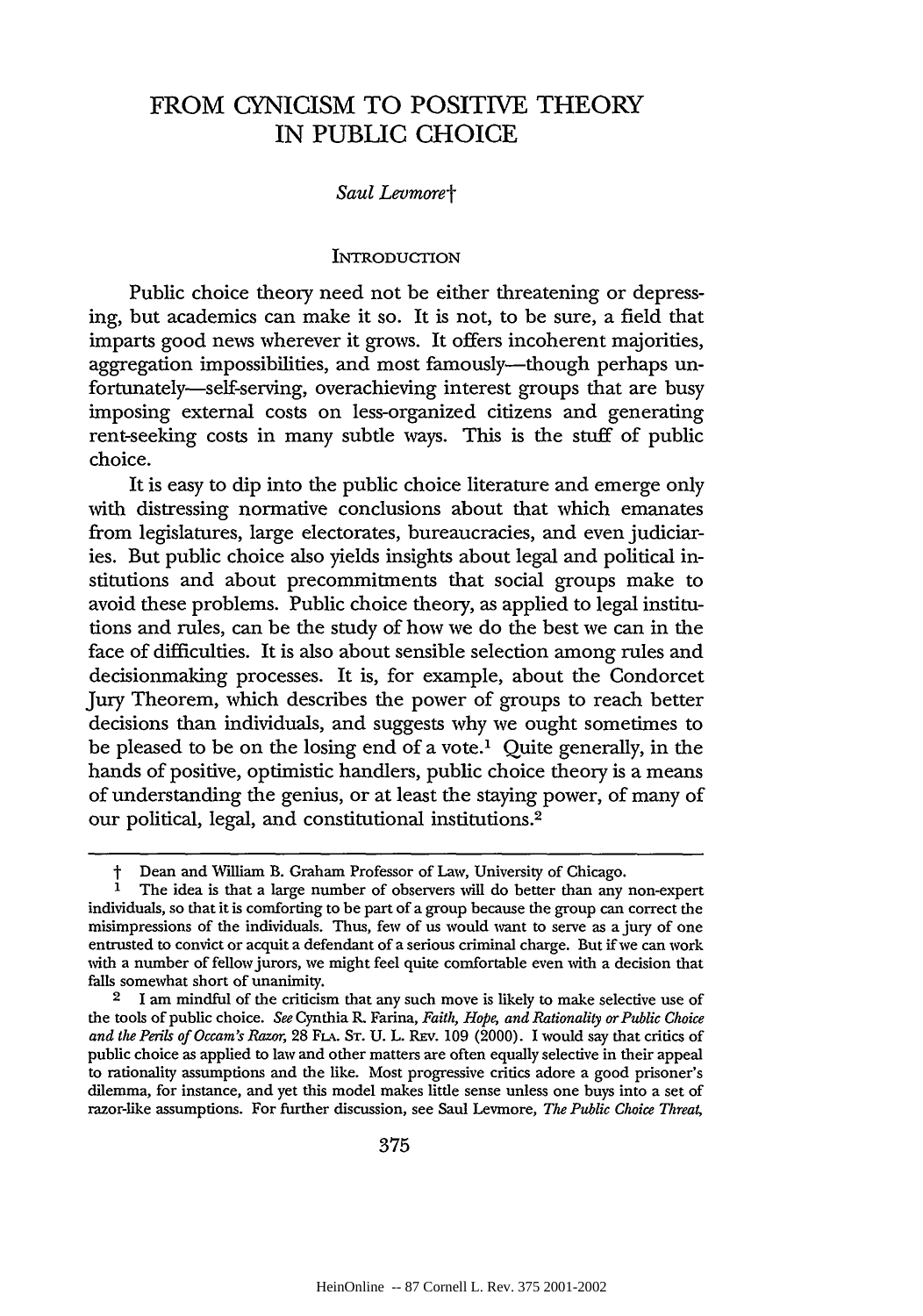Even when interest group activity is concerned, it is possible to see legal rules as reflecting attempts to harness that which is good about interest groups and to minimize the rent-seeking and other damage that well-organized groups can inflict. That is something this Symposium might have explored but did not. My easy task is to say that it could be done, without doing it here. Public choice need not be depressing (and, therefore, perhaps greeted with hostility). The positive, optimistic version of public choice begins with an understanding of public choice as about much more than the reality, or threat, of interest group power. In any event, public choice is a serious field with serious implications for positive and normative theorizing about law.

**I**

#### **PHENOMENOLOGY AND** MAJORiTy RuLE

In some sense, and despite the tide of the Symposium which this Comment grows out of, the Articles I comment on here by Professor Edward Rubin<sup>3</sup> and Professor Jonathan Macey,<sup>4</sup> are not about public choice and are not much informed by it. The Rubin paper, *Public Choice, Phenomenology, and the Meaning of the Modem State,5* aims to remind us at every turn that a variety of experiences and influences give meaning to things. But this is mostly orthogonal to public choice. Public choice does not, or at least need not, claim to be the only game in town; it simply follows the common pattern found in the social sciences and sciences of making simplifying assumptions—beginning in this case with rational political actors. To criticize public choice by reminding us of the varied ways in which people give meaning to institutions and other things, is a bit like criticizing the link between tobacco consumption and health problems by pointing to an acquaintance who has lived a long and untroubled life despite regular tobacco use. Public choice might explain or inform a good many things, even as there are matters better explained or even only explained with some other tool, including the phenomenological approach.

In any event, I have no quarrel with the idea of explaining some things, or of giving them content, by considering the meaning given by those who experience the things in question. It is perhaps ironic

376

<sup>67</sup> U. CHi. L. REv. 941 (2000). But Professor Farina's point about the selective use of tools, Farina, *supra* at 135, is a deep one and requires more than a footnote or comment in response.

**<sup>3</sup>** Edward L. Rubin, *Public Choice, Phenomenolog, and the Meaning of the Modern State: Keep the Bathwater, but Throw Out That Baby,* 87 CORNELL L. REv. 309 (2002).

<sup>4</sup> Jonathan R. Macey, *Cynicism and Trust in Politics and Constitutional Theory,* 87 CoR-**NELL** L. REv. 280 (2002).

**<sup>5</sup>** Rubin, *supra* note 3.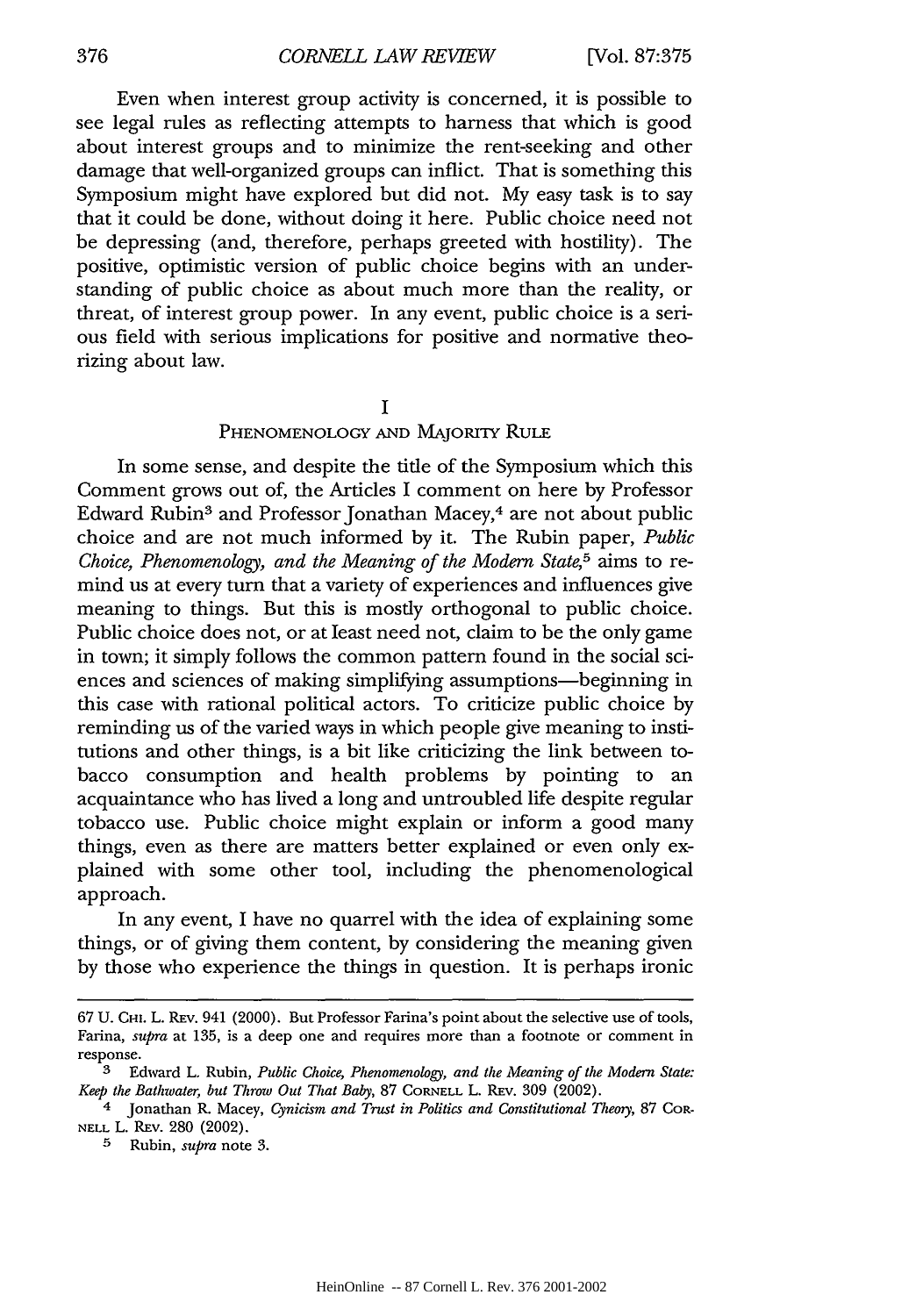that these meanings may be given individually or collectively, and selfconsciously or unwittingly, but no advocate of public choice theory need be threatened by any of these sources or explanations. Indeed, these resemble public choice theories in their mixing of individual and collective considerations and in their seamless combination of claims about human behavior that are hard to understand in evolutionary terms with claims or intuitions that are more easily seen as consciously or politically developed.<sup>6</sup>

Consider some examples of self-reflective meaning that are drawn from the stuff of collective choice. A group may vote on a question with a right answer, as when a jury votes to convict or acquit. Similarly, a court or an electorate may be asked to pass on an experimental plan involving school vouchers. In the first example, the group's judgment may itself give meaning to jury decisionmaking or, for that matter, to criminal law itself. And in the second example, the court or electorate's action, not to mention the manner in which it reaches its decision, may define the voucher plan (or at least its message) and even the nature of education. How we do things, and how we think we do them, can obviously affect the things themselves, although the importance of these derived meanings is another question.

I do not mean any of this to be controversial or disagreeable, but it may be worth pausing to say something positive on behalf of public choice. By sliding quickly into the language and nature of meaning, there is the danger that we miss some of what is intriguing about a process. In the case of public choice, and especially for an audience that is trained to see public choice as a source of cynicism (because of the fixation legal academics suffer regarding overachieving interest groups), there is the danger that the audience will see rational-actor analysis as useless. This is because few people describe their own actions in these terms, if only because the very act of participation in politics may seem irrational—or simply may seem to be the source of the cynicism. In the case of intellectuals, it is also because they. enjoy pointing to paradoxes that are most easily dealt with by concluding that the rational-actor assumption is wrongheaded.<sup>7</sup> In fact, much of

**<sup>6</sup>** Thus, a phenomenologically inclined observer will sometimes point to meanings that people themselves attach to things (as in Professor Rubin's observation that people say they expect government to solve their problems, Rubin, *supra* note 3, at 347-48, but sometimes draw attention to meanings that might be subconsciously held and that we might not have perceived had they not been pointed out (as in Rubin's intriguing suggestion that government *is* a structure of meaning which citizens share intersubjectively, *see id.* at 346-47).

**<sup>7</sup>** *Compare* Don Herzog, *Externalities and Other Parasites,* 67 U. **CHi.** L. REv. 895 (2000) (discussing the paradox of voter participation where there is no legal sanction and no plausible chance of affecting the outcome with a single vote), *with* Levmore, *supra* note 2 (suggesting that the puzzle of voter participation is an unwise starting point for thinking about public choice).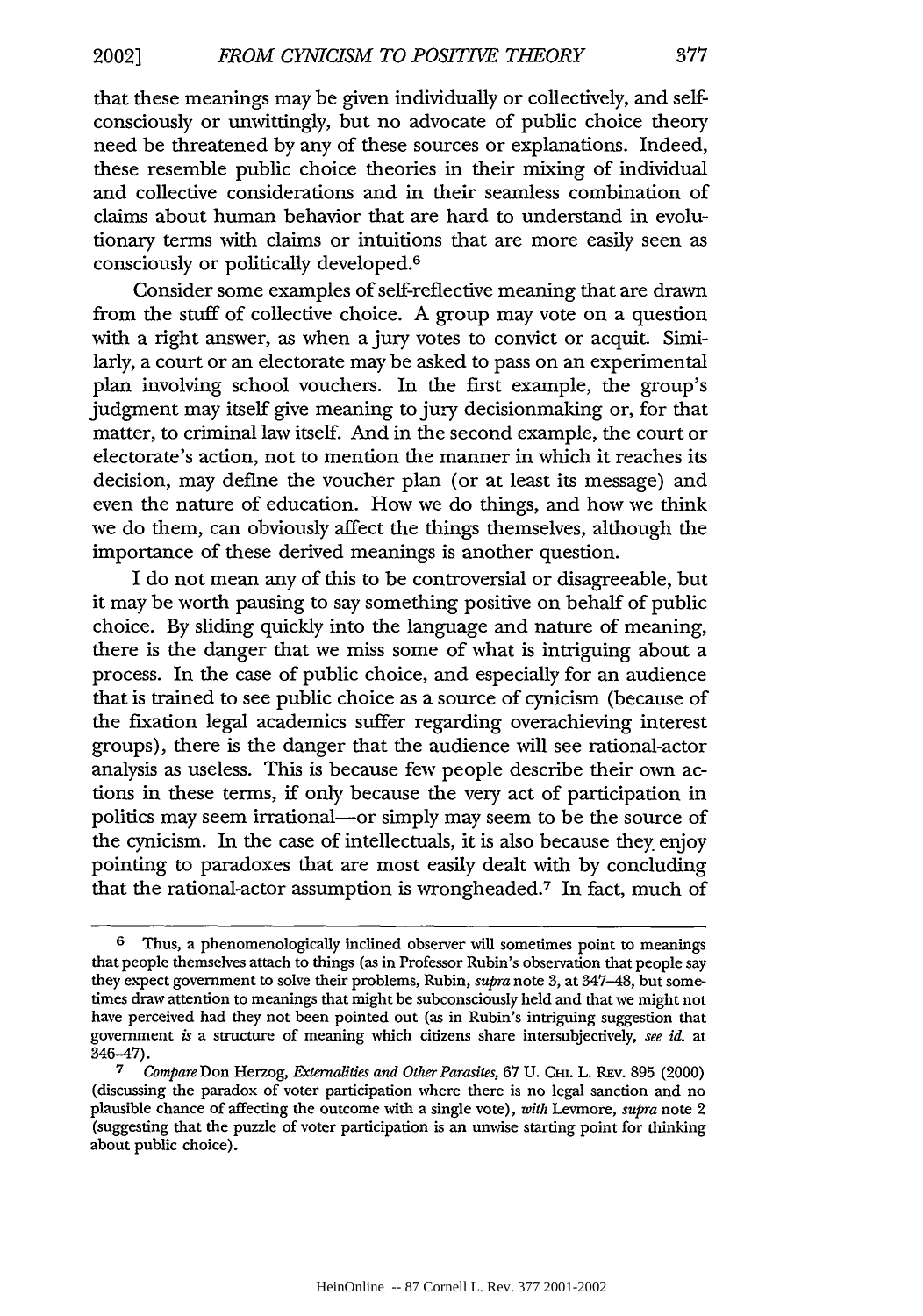the charm of public choice lies in its ability to find good news, or at least interesting news, despite a simplifying assumption of selfishness. Much as microeconomic theory is able to produce some optimism, in the form of efficiency claims, out of a world of selfish, rational actors, public choice theory is also able to see a bright side after making similar assumptions of selfishness and rationality about voters, elected officials, and appointed citizens.

Knowledgeable readers will know that I have already begun one illustration and that it draws on the Condorcet Jury Theorem.<sup>8</sup> Even if individuals are completely self-regarding, a group of individuals, each of whom is only barely likely to be right about something, may by majority vote reach stunningly accurate conclusions. One way to think about legal systems is to ask whether majority rule is deployed when the optimism about majority decisionmaking is well-founded because the Condorcet Jury Theorem's assumptions are plausible. If so, then we should be quite impressed that many constitutions and much spontaneous law can achieve good results even when individuals are entirely self-regarding, strategic, and so forth.

A more sophisticated, but similarly optimistic, claim might be that a clever thing about majority rule (and some jury verdicts and popular voting rules) is that it offers no incentive for dissembling. If a member of a jury sees that the group is poised to offer a plaintiff  $x \in \mathbb{R}$ damages, but this juror individually thinks that  $$3x$  is correct or preferable, the juror gains nothing (or at least is unlikely to gain anything) by voting against the majority or against the plaintiff altogether. Destructive strategic behavior, in the sense of behavior that might generate perverse results, may well be minimized by many of our legal rules and voting practices.

This is an occasion to suggest rather than to advance these claims. I mean only to point out that plausible, useful theories, built on public choice foundations, have little to do with attached and derived meanings. Very few jurors or voters know the first thing about one jury theorem or another, and yet they may in combined fashion do important work without realizing why their services are more valuable in some circumstances than in others. Similarly, those who draft constitutions, design voting systems for popular elections, fashion different voting rules for legislative assemblies, or construct rules for decisionmaking on judicial panels, and certainly those who live by these decisionmaking rules, may not always appreciate their subtle features.

**<sup>8</sup>** For some background and further applications, see **DENNIS C.** MUELLER, CONSTITU-**TIONAL DEMOCRACY** 158-59 (1996); Nicholas R. Miller, *Information, Electorates, and Democracy: Some Extensions and Interpretations of the CondorcetJury Theorem, in* INFORMATION **POOLING AND** GROUP **DECISION** MAKING 173, **175-77** (Bernard Grofman & Guillermo Owen eds., 1986).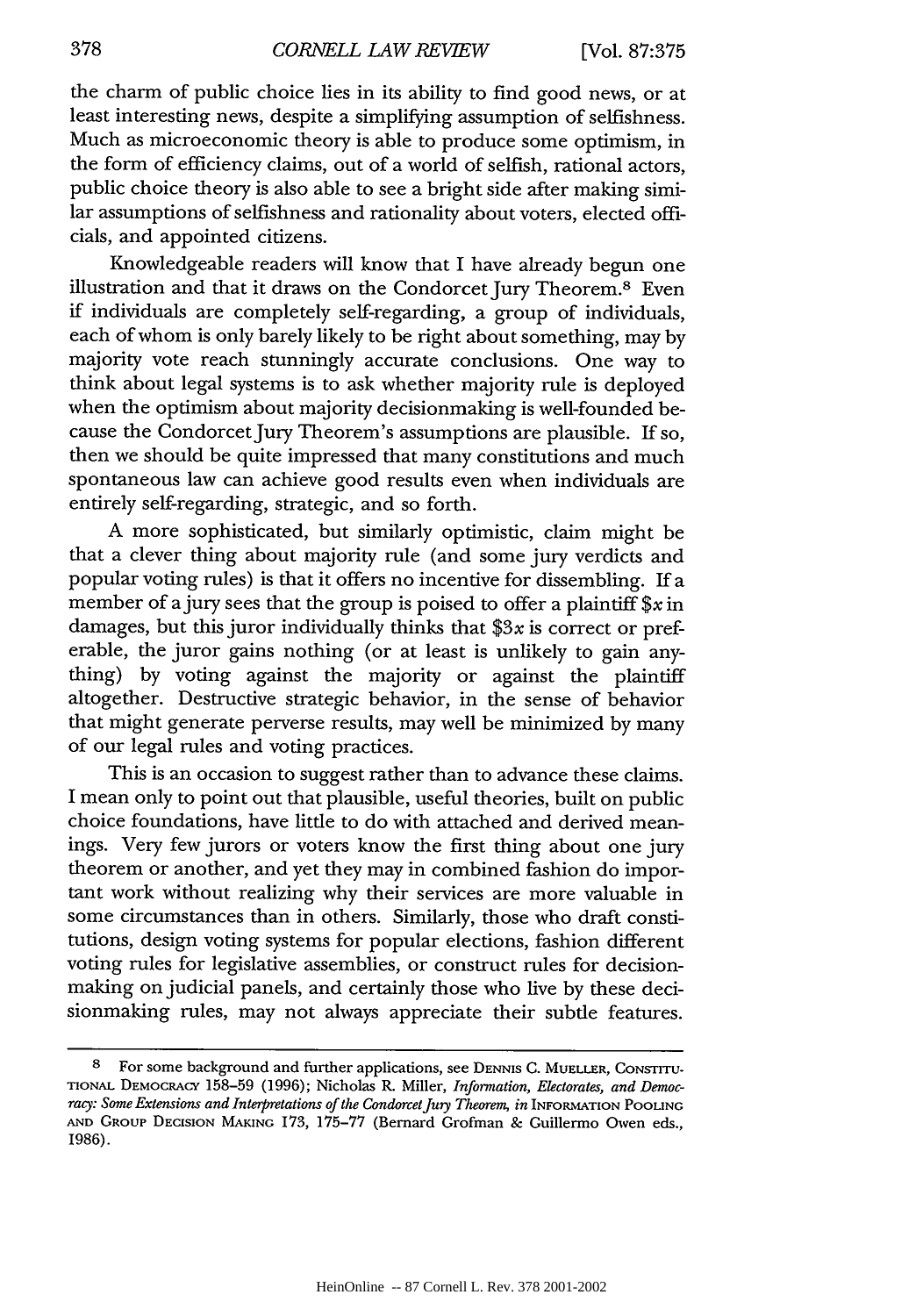Even better, when we abide by norms as to how and when to vote in our daily affairs, most of us are unaware of the elegant, public choice "explanations" that might fit our practices.

The meanings that we might give to constitutions and voting practices should not steer us completely away from exploring the subtler and sometimes more heroic features of these institutions. As is probably apparent, I like an approach to law that searches for optimistic explanations about why we do things as we do, even when the evolution of these practices is a bit mysterious. I do not claim to understand how framers stumble upon rules that discourage strategic voting, or how groups know to choose among plurality voting, majority voting, and supermajority voting, and even markets in the very way that a public choice theorist might have suggested (but did not). But of course theories of meaning are also not known for their evolutionary stories.

#### II

#### **PESSIMISM AND OPTIMISM** IN PUBLIC CHOICE

I might take the same approach to the Macey Article, *Cynicism and Trust in Politics and Constitutional Theory.9* It focuses more on interest groups than on voting, and on agency problems rather than on the ways in which legal and political institutions might anticipate or generate these problems. It is about public *choice* only in the sense that we think of interest groups as important examples of collective action (or not, as the case may be). I think we can find optimistic things to say about interest groups and the ways in which our legal institutions handle them, not to mention Macey's politicians and bureaucrats. But there is no need to rehearse this cheery view.

In an unkind but consistent moment, Professor Macey might react to my optimistic injections—including the idea that majority rule is selectively and cleverly employed, or that our rules combat strategic behavior-with the observation that I take this sort of approach because it advances my career to do so. If political actors are elegantly (in the sense of simple theorizing) understood to be selfish, then why not academic ones as well? Meanwhile, Professor Rubin might say that my impressions and tastes give meaning to my existence and to my feelings. These are serious points, although they will seem preposterous to many readers if only because there is no end to this sort of thinking. Macey's own idea may be best understood through some single-variable unattractive behavioral norm, and the meanings we give to Rubin's meanings send us down another spiraling path. I do not pursue these matters here, because the task at hand is to comment

**<sup>9</sup>** Macey, *supra* note 4.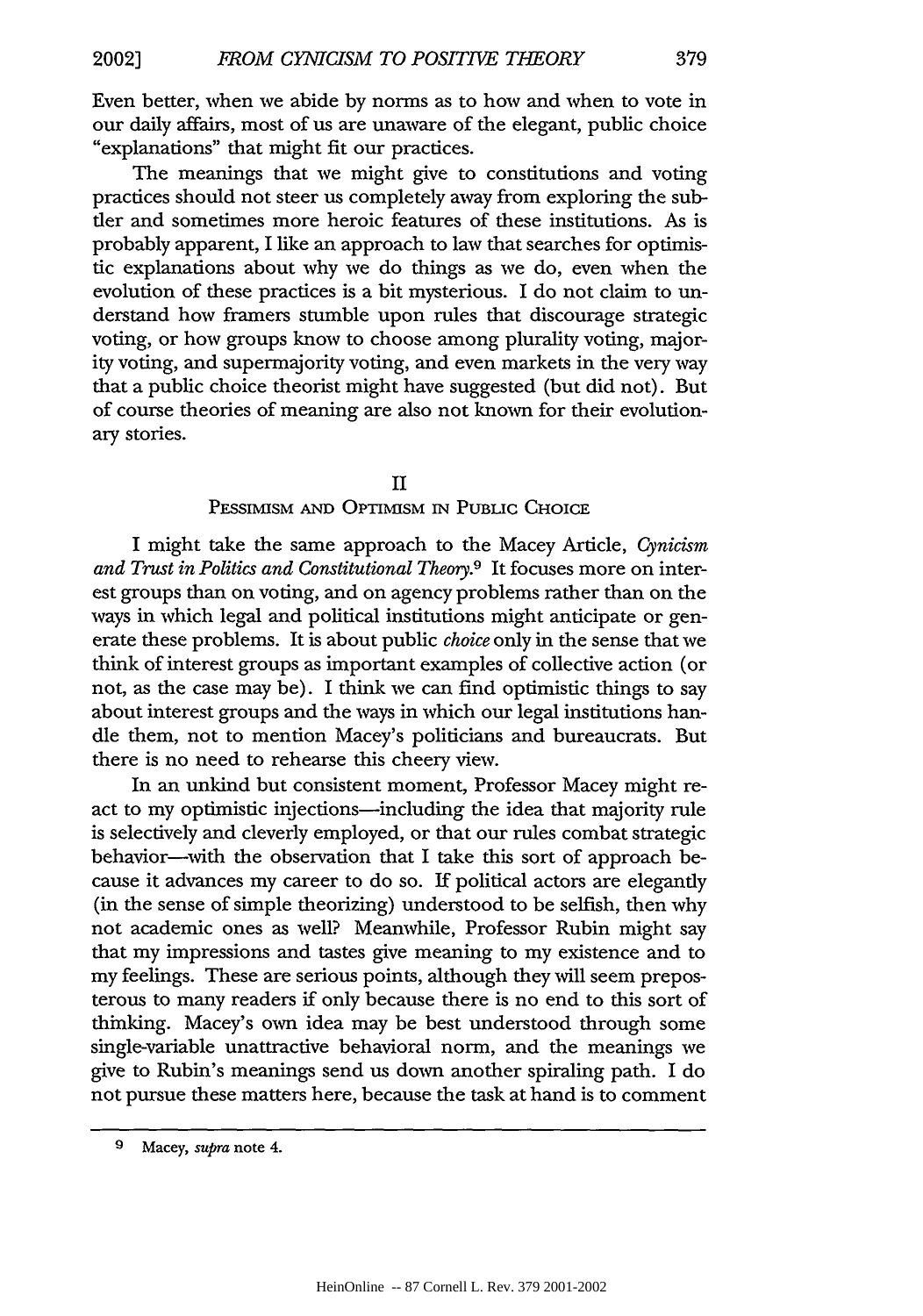not on my own relatively optimistic views but rather on those in the main papers. In this context it bears noting that each paper, while by its terms applying to public choice theory, could apply just as well to academic theories, to scientific theories, and to most social science research.

#### THE CONSCIOUS (AND OTHER) **MEANINGS** WE ATrACH

What should we make of Rubin's idea that a government is a structure of meaning which citizens share intersubjectively?<sup>10</sup> Rubin is obviously correct when he observes that most people look to government to solve their problems, and so it is fair to say that when they give meaning to government and to its laws, the meaning itself builds on this conception of what government is expected to accomplish.<sup>11</sup> But of course we might ask people whether they think that governments really do solve their problems, and put this way it is not entirely clear that what people think an institution ought to do reveals much about the meaning they give the institution. People might think that an army ought to defend them and bring peace, but their experiences with the horror of warfare or with large investments in standing peacetime armies might cause them to give a very different meaning to armies and military service. <sup>12</sup>

Moreover, there are many things that people want that are inconsistent with Rubin's implicit conclusion, that we be sympathetic to progressive politics because most people look to government to solve their problems. Thus, most people want tax cuts and most people do not want the government interfering in their own private lives. Most people may prefer capital punishment and decry foreign aid. Politicians do, after all, have some incentive to give people what they think they want, so that it is unclear where the structure of meaning will take us.

In all these cases, framing is terribly important. Most people look to government to solve their problems even as they might look to individual inspiration or entrepreneurial skill (in a deregulated environment) to solve the same problems. All of us know of the literature on framing effects, 13 and we could have anticipated the importance of

*<sup>10</sup> See* Rubin, *supra* note 3, at 346-47.

**<sup>11</sup>** *See id.* at 347-48.

<sup>12</sup> The new meaning need not be cynical or skeptical. People might have thought that their army ought to bring peace, but they might come to attach new meanings in the form of believing that the army successfully advanced the cause of social equality or promoted a full employment economy.

*<sup>13</sup> See, e.g.,* JeffreyJ. Rachlinski, *The "New" Law and Psychology: A Reply to Critics, Skeptics, and Cautious Supporters,* 85 CORNELL L. REv. 739 (2000); Cass R. Sunstein, *How Law Constructs Preferences,* 86 GEO. L.J. 2637 (1998).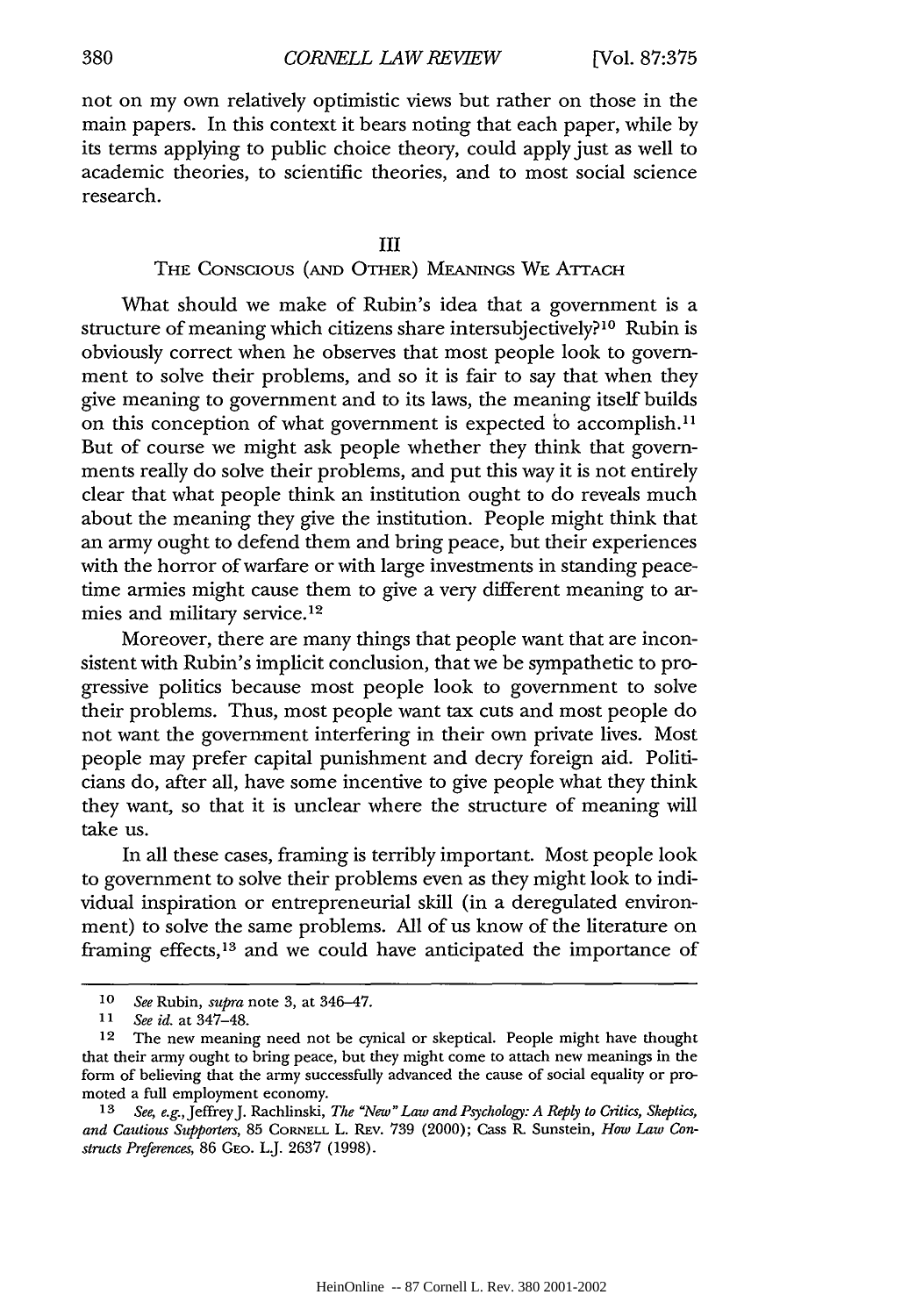framing in ascertaining "what people want" and what meanings they give to governments. I find it counterproductive or even a bit misleading, therefore, for Professor Rubin to appeal so regularly in his work to the observation that people seek meaning and governmental solutions to the problems around them.14 These same people seek many things that are not so convenient to a phenomenological view, and readers would feel in safer hands if guided through this morass of conflicting wants and meanings. Instead, the article adopts a kind of debater's perspective, scoring points with the selective use of illustrations. "Transcedental" phenomenology may be an intriguing notion and I think it can be a useful one as well. 15 But it is more useful if it confronts our uncertainties and confusion, and it is less useful when it is used immediately to serve an ideological rather than methodological purpose.

Indeed, the phenomenological approach, with more balanced examples of conflicting meanings and attachments, might mount a serious challenge to public choice. A centerpiece of public choice is the idea that while an individual is assumed to be coherent and rational, a collective of individuals may well be incoherent as it aggregates its preferences. (Note that I have moved away from group decisionmaking where there is a hunt for the correct answer. The present reference is to the famous problem of aggregating preferences, as opposed to attempts at discovering a right answer.) But a balanced phenomenological approach, as I have already suggested, raises the possibility that even a single individual may be conflicted and incoherent, after a fashion. Individual  $X$  may want the government to solve problems but X may also want it to cut taxes and leave people alone, and so forth. This conflict among sentiments may itself give meaning to government, but for the moment the point is simply that the conflict is contrary to a basic assumption of the public choice literature. Rubin's observation might have been that the phenomenological approach suggests that public choice theory begins with untenable assumptions about rational actors. In particular, if these actors are individually unable to rank preferences and to stick to those rankings, then the entire literature arising out of Arrow's Impossibility Theorem<sup>16</sup> will be much less important. More realistically, that part of public choice theory might need to add some initial conditions regarding the scope of the incoherence problem.<sup>17</sup>

*<sup>14</sup>* See, e.g., Rubin, *supra* note 3, at 328-29, 332-34, 337, 345-46.

*<sup>15</sup> See id.* at 350.

<sup>16</sup> KENNETH J. ARROW, SOCIAL CHOICE AND INDIVIDUAL VALUES (1951).

**<sup>17</sup>** Voting paradoxes might also seem less important in a world in which individuals were often thought of as inconsistent or incoherent in their preference orderings. Why get upset about paradoxes that are created by groups just because the individual members happen to be consistent with respect to this matter, but not many others?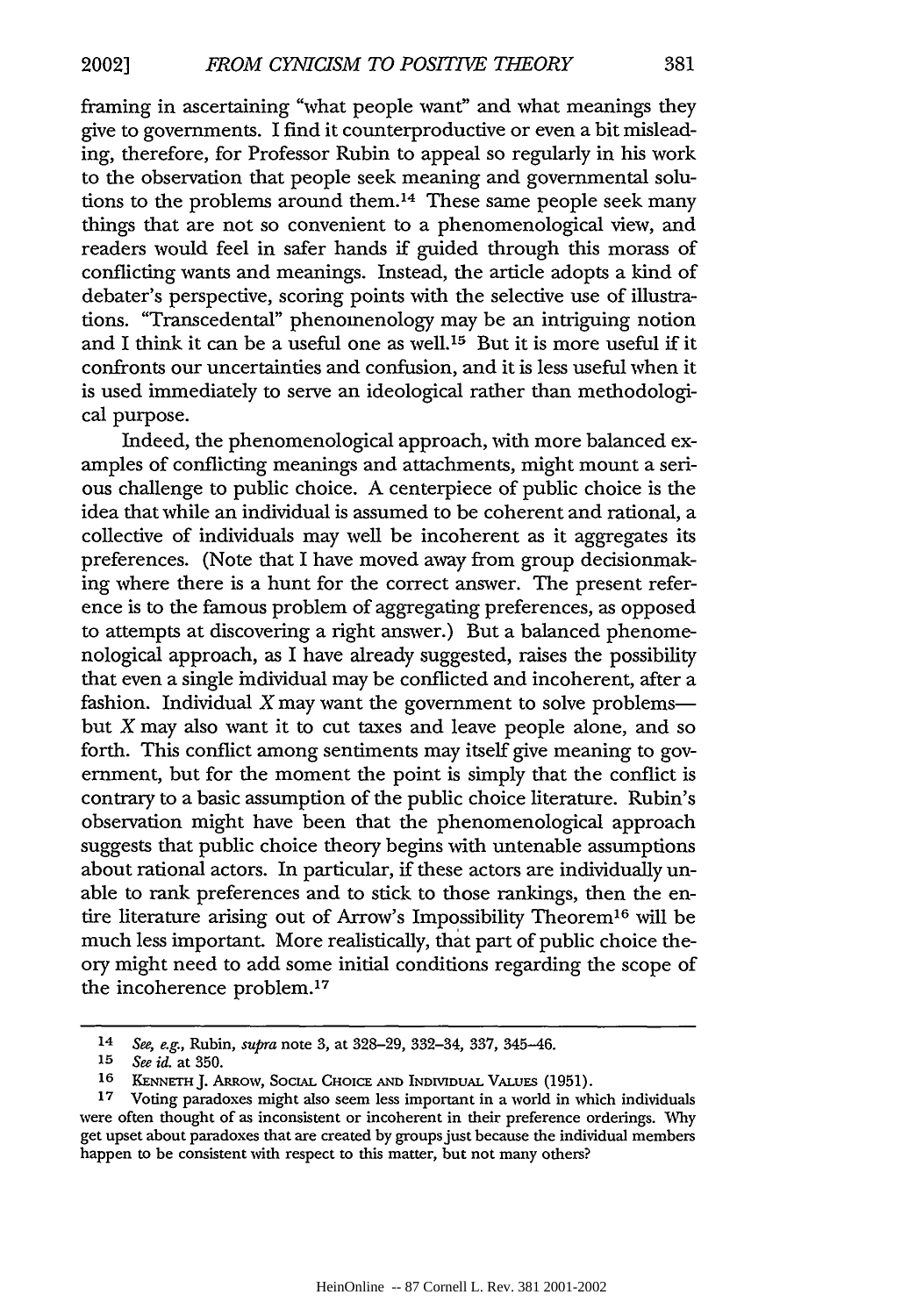#### IV

### FROM RAZORS TO **BRUSHES**

The Macey and Rubin Articles exhibit dramatically different tastes in theory. Macey pursues elegance, in the sense of capitalizing on as few variables as possible, which is to say one-hence, the razor metaphor with which it engages the reader. The Macey piece is also self-conscious about the predictive power of theory and the value (and threat) of disconfirmation through empirical evidence and, perhaps, new theoretical insights. In contrast, the Rubin article reflects a taste for richness and indeterminacy, and it sets out a perspective or theory that is not subject to disconfirmation-or perhaps even to confirming evidence. Macey would enjoy predicting government reactions to various phenomena; Rubin might think such an exercise quite beside the point, at least with respect to phenomenology.

But it should be noted that even Macey is not offering a predictive theory. What, after all, does it mean to be the "most cynical explanation" of government action or inaction?18 We might observe a polity going to war, experimenting with school vouchers, or delivering health care in a particular manner. Cynicism might mean that in each case, we should look for a payoff to critical politicians. We should not imagine that a politician cares about the nation or about fairness or efficiency. Of course, the politician might be self-interested and care about his or her own reputation. Alternatively, we might be cynical about each voter, and then think of the government as the product of a difficult, collective attempt to design a system that minimized agency costs. Politicians are then just one piece of the larger cynical picture. None of these steps takes us very far, and perhaps that is why I find myself preferring that part of positive political theory that deals with such things as majority (and other) voting rules.

Even here, in these corners of public choice and the law, I do not claim to escape the extensive reach of our two authors. Macey might cynically say that when law or politics allows juries or voters to decide things, it is not because of the genius of majority rule but rather because powerful interests or agents are deflecting decisionmaking so as not be blamed. Strictly speaking, this does no damage to the Condorcet Jury Theorem approach, but it should give some pause and it suggests an interesting approach to predicting when we use various voting rules. But that is not an idea I will pursue here.

Somewhat similarly, I have begun to hear Rubin's voice everywhere I go. What I think of as the ingenious, if mysterious, selection among voting rules, for example, can be understood through the idea that voting and deliberation enhance meaning and facilitate shared

**<sup>18</sup>** Macey, *supra* note 4, at **283.**